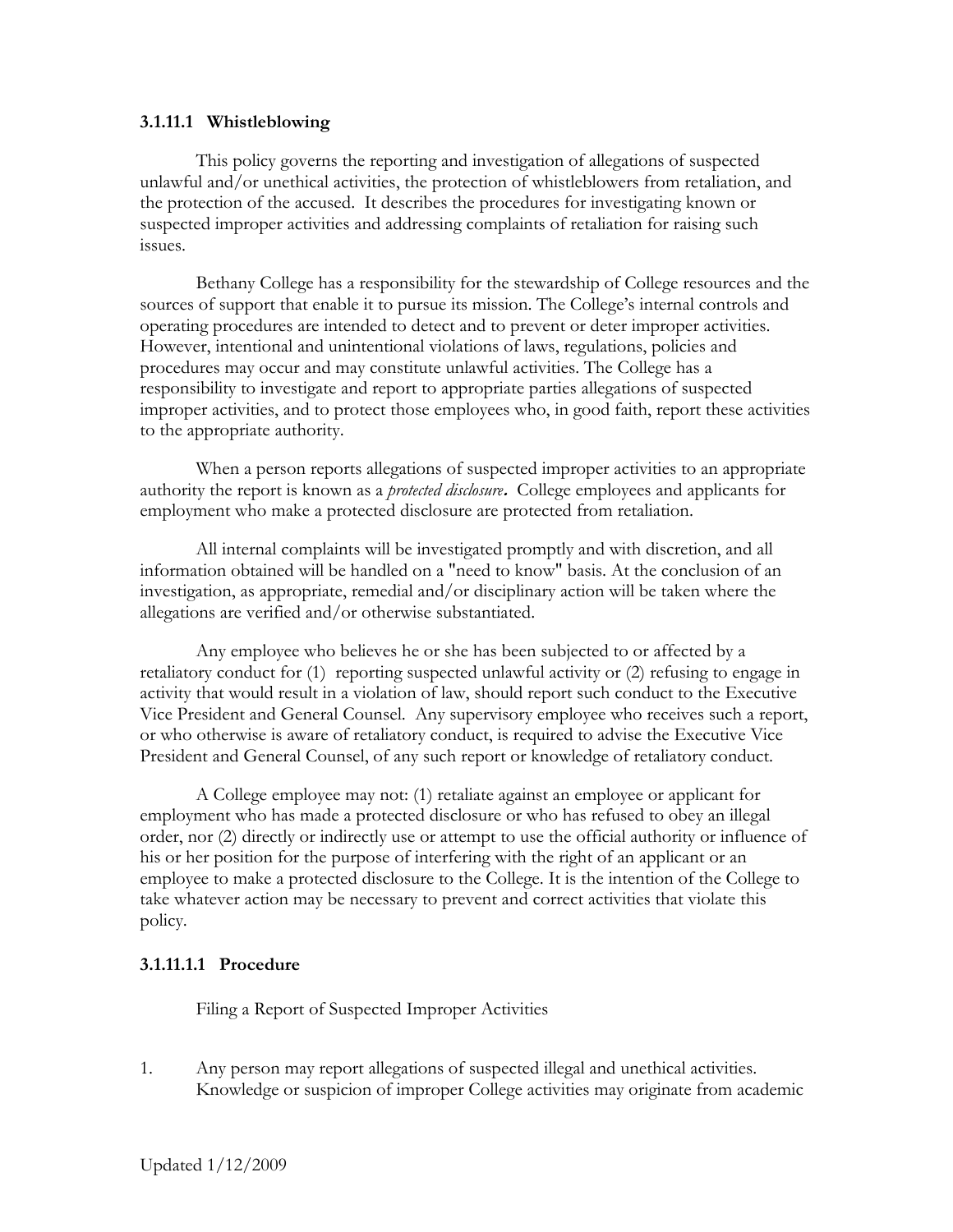personnel, staff, or administrators carrying out their assigned duties, internal or external auditors, law enforcement, regulatory agencies, and customers, vendors, students or other third parties. Allegations of suspected improper activities may be reported anonymously.

- 2. Allegations of suspected improper activities should be made to Executive Vice President and General Counsel either via telephone or the internet. Such reports should be factual and contain as much specific information as possible.
- 3. Executive Vice President and General Counsel will forward a report on each allegation of suspected improper action to the President of the College. If the suspected improper action involves the Executive Vice President and General Counsel, it will be forwarded to the President of Bethany College.
- 4. Prior to the appointment of the committee to investigate the claim, the Executive Vice President and General Counsel will present the claim to the President of the College. If the President of the College feels the claim is unfounded the President has the authority to dismiss the claim. The Executive Vice President and General Counsel will be charged with documenting the decision not to investigate. If the claim is not so dismissed, the Executive Vice President and General Counsel will form a committee comprised of on vice president, one tenured faculty member (drawn at random) and one staff member (drawn at random). If one of these members is accused or a member of their supervisory area is involved, that member will be excused from the committee for this incident(s). If the suspected improper action involves the Executive Vice President and General Counsel, the President of the College will form the committee as indicated above.
- 5. It is the responsibility of the Executive Vice President and General Counsel to keep the President of the College aware of all reported allegations and the progress of the investigating committee, unless the allegation is directed at the President of the College at which time the Executive Vice President and General Counsel will involve the Chair of the Board of Trustees, if in his judgment, such is necessary.
- 6. This policy will not cover all situations and claims of discriminatory treatment (e.g. Title VII matters) will be investigated in accordance with procedures set forth in policies relating to such situations, nor does this policy restrict Bethany College or the committee in taking appropriate steps to investigate claims.

## **3.1.11.1.2 Committee Procedure**

- 1. Review by the President of the College will occur within five business days of the receipt of a claim by the Executive Vice President and General Counsel. Any appointed committee will convene within five business days of the review of a claim by the President of the College.
- 2. The committee will review all relevant materials.
- 3. All materials and notes will remain locked in a file in the Personnel Services, including individual committee members notes.